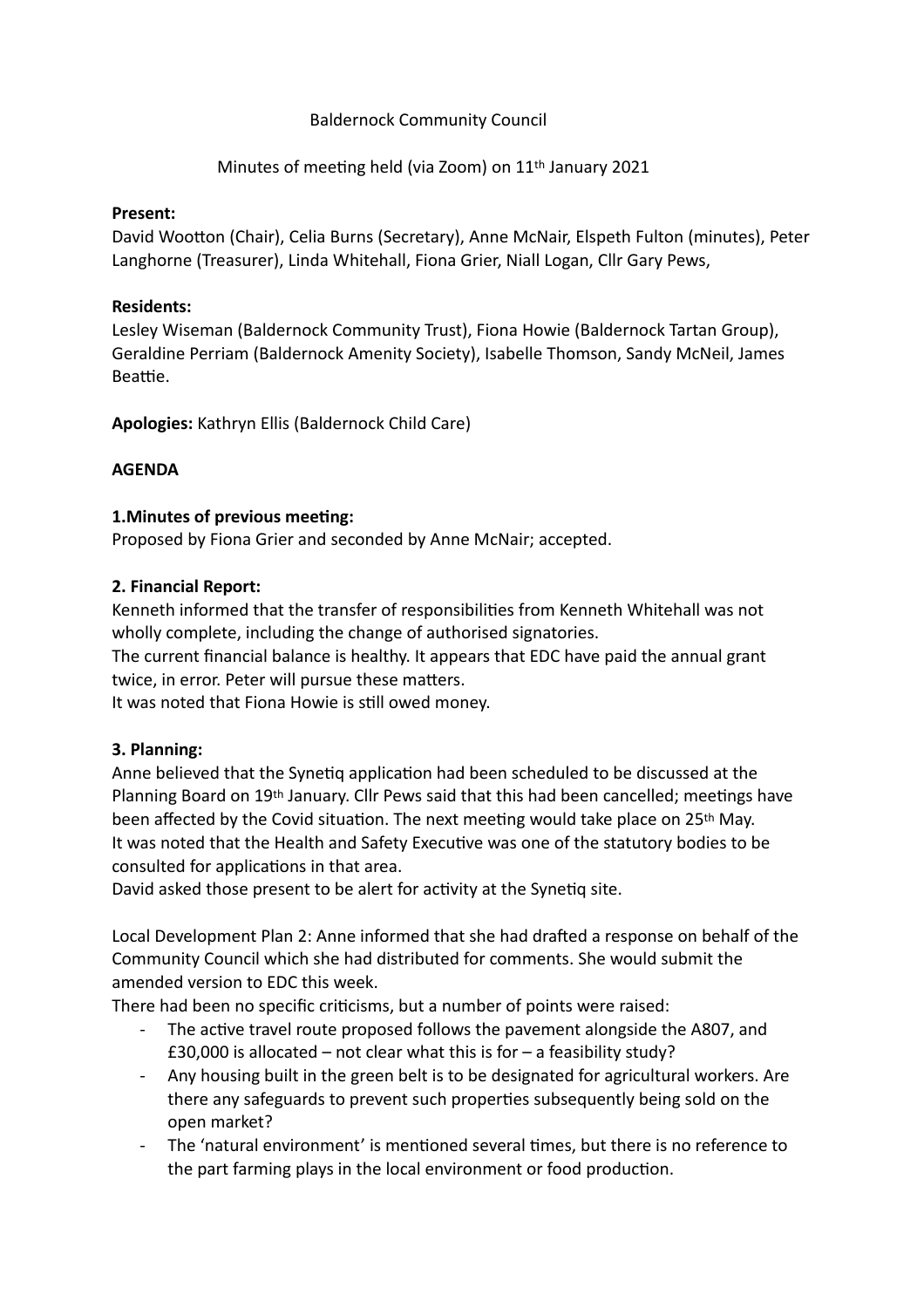- Flood Risk welcomed the requirement for flood risk assessments in certain areas
- Mineral Resources EDC will not support unconventional methods of extraction.
- Digital Communication report mentions new developments, but not clear what this means

There was discussion about the above points, and support for the overall plan expressed. In relation to the planned 'active travel' route, which runs parallel to the A807, the issue of safety for pedestrians and cyclists needs to be addressed.

Anne said that, with regard to the Additional Site Assessments, two were relevant for Baldernock – proposed housing on a site described as Bogside Road and the proposed development at Dougalston. EDC sees these sites as green belt, and the Community Council would support this. Any specific objections could be made at the planning application stage. Anne had submitted a number of questions to the planning officer in relation to the application for glamping pods (discussed at previous meeting). The planning officer was still waiting for information from roads officers. Fiona Grier asked if the Community Council had submitted an objection to the application, as there was an objection recorded on the EDC website. Anne said that the Community Council had not submitted an objection, but raised some issues. She would contact the planning officer to clarify this.

### Dougalston:

The contents of the e-mail from Paul Bishop, encouraging as many people as possible to express their agreement with EDC's decision not to rezone the greenbelt, were noted.

#### **4.Roads:**

David noted that there was increased traffic on the back roads.

Linda informed that the residents of Bardowie Castle had erected a 'private, no access' notice. The notice is on the track behind the road, which is owned by the Water Board. This was questioned in terms of the law: Lesley said that there was a 'right to roam', but not a right to infringe on landowners' privacy. Fiona said that there had been signs of people drinking outside in the area.

James said the condition of the roads in Balmore was dreadful. Celia said that this had been raised by a resident at the last meeting with the Roads Department.

### **5.Correspondence:**

1.E-mail from Kathryn Ellis/Mellor providing an update on Baldernock Childcare. Last term was successful for both the nursery and the after-school care, although the latter could benefit from higher numbers. Facilities are now closed due to Covid regulations, and two staff have been furloughed.

Kathryn has raised the issue of representation from the school on the Community Council; this is expected to be mentioned at the Parent Council meeting.

2. There will be filming on Craigmaddie Road on 18th January.

3. Letter re two young people wishing to complete the service module for their Duke of Edinburgh Award, and looking for suggestions in the local area. Litter picking was suggested; their names could be passed to Jane Logan.

4. Road repair work is planned for two weeks from 1st February at Allander Bridge, from 7am -7pm. There will be temporary traffic lights in operation at the Allander roundabout.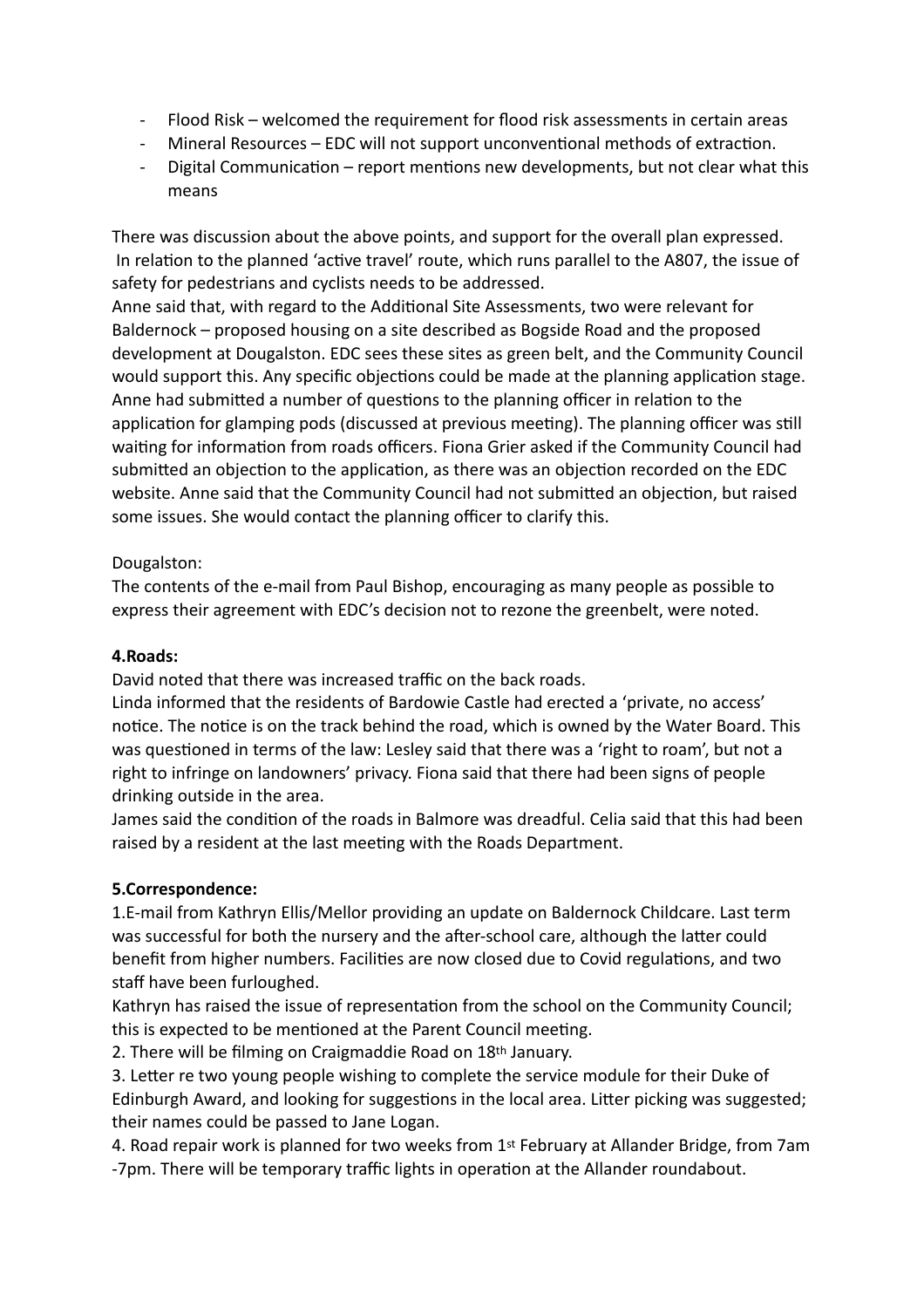Lesley observed that this would create additional traffic on the back roads.

#### **6.Broadband:**

Lesley in formed that Open Reach have the list of properties to be covered. They were now waiting for the final cost, which must be covered by vouchers. Open Reach will assist with marketing; there will be a push to pledge vouchers. Two hundred and fifty properties should benefit by being able to access fibre-optic broadband.

#### **7.Baldernock Amenity Society:**

Geraldine reported that the society was focussing its efforts on Dougalston, and encouraging people to comment on the Council's decision not to rezone the area. There was concern about a flyer from 'Love Dougalston', which was encouraging people to 'object', when the Council had effectively ruled against the development. The society will submit representation to the Council in response to the LDP2. Society members are currently working through documents on the bio-diversity of Dougalston.

#### **8.Baldernock Tartan:**

Fiona said that there had been no further progress, as the weavers were closed for the holiday period.

#### **9.Church Hall Access:**

The church is happy for the Community Council to explore this. David to pursue obtaining estimate for work. Celia and Niall have access to keys for the hall, if required.

#### **10.Baldernock Primary:**

See under Correspondence.

#### **11.Covid Response:**

Celia stated that there were a number of people who had volunteered to assist with shopping and prescriptions – was there anything more that the Community Council should be doing? There was some discussion, with the general feeling being that people were being helped by neighbours.

#### **12.Welcome Packs:**

Reminder to let Ros know of any newcomers to the area. James said he had appreciated his pack.

Ros is still owed money from the Community Council: Peter to pursue this.

### **AOCB:**

1.Peter said that there was an agreement through the Community Development trust regarding free packs of trees for planting. Lesley said that the issue was finding places to plant them; EDC had some suggestions. Permission would have to be sought from landowners of private land. Niall said that the golf course was in need of trees due to ash die-back, and it was possible to obtain packs for hedgerows as well as trees. The deadline was now missed for spring planting – deadline for autumn planting?